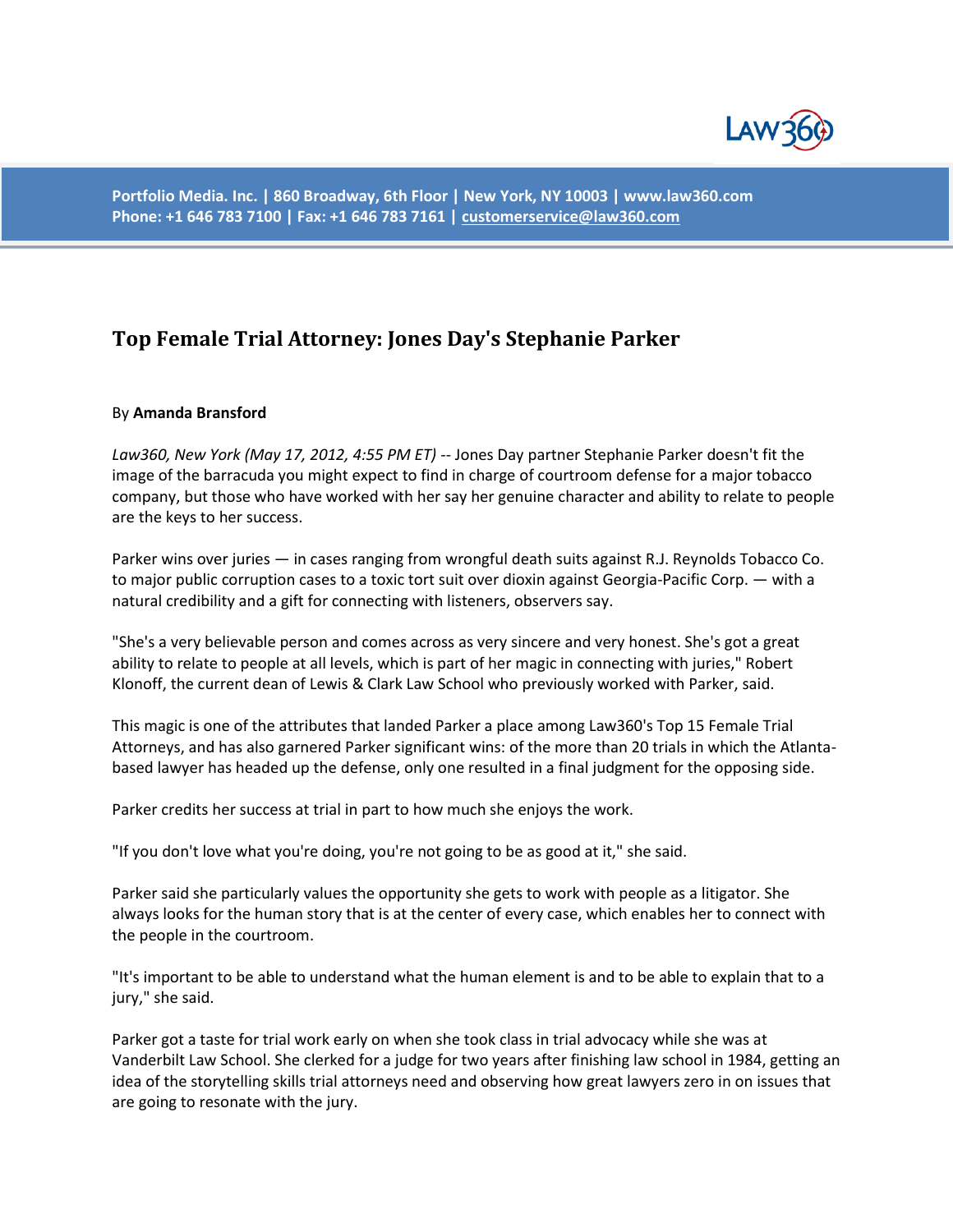The first case she worked on as an attorney was an exciting one. She was on the team defending Georgia's Douglas County School District in a First Amendment case over the school's practice of delivering an invocation before football games. As a member of the trial team, part of Parker's role was to attend the high school games and record the invocation. The Supreme Court reviewed a very similar case shortly after the Douglas County case was decided.

Thoroughly inspired, Parker went on to develop an accomplished trial career, including extensive experience defending product liability and mass tort cases along with white collar criminal matters and high-profile public corruption cases.

For over 10 years, Parker has served as lead trial counsel for R.J. Reynolds Tobacco Co. She is currently leading the litigation for Reynolds' so-called "Engle progeny" cases in Florida, which involve over 9,000 plaintiffs.

The Engle progeny suits stem from the Florida Supreme Court's decision in Engle v. Liggett Group Inc., a class action originally filed in May 1994 on behalf of about 100,000 smokers who said tobacco companies had enticed them to become addicted to nicotine without warning of the potential dangers of smoking.

In 2006, the Florida Supreme court decertified the class of Florida smokers because the group was too diverse, but stipulated that each class member could file his or her own suit with certain findings from the classwide phase of the trial upheld. The Engle progeny plaintiffs say that those findings preclusively establish some of the elements of their individual claims against the tobacco company defendants, which make the cases particularly hard for the companies to win.

Parker recently represented Reynolds successfully in Gollihue v. R.J. Reynolds, the first Engle progeny suit to be tried all the way to verdict in federal court, though more than 50 of the suits have been tried in state court. After a Jacksonville, Fla., trial that lasted more than 80 days, the Gollihue jury returned a verdict February 16 in favor of the company.

Parker was also head trial attorney in Gelep v. R.J. Reynolds, the first Engle progeny trial that ended in a complete verdict in favor not just of R.J. Reynolds, but of any tobacco company.

According to Parker, her technique at trial in the Engle progeny cases has been to appeal to the jury's fair judgment.

"Juries understand that these plaintiffs — the smokers or their families — have made a choice and the awareness has been out there. Smokers have made a choice that they want to smoke, knowing the health consequences," she said.

Jurors generally want to do what they believe is right and what they believe is fair, Parker said. The attorney said she has utmost faith in the jury system, believing it to be the reason why the U.S. has the best judicial system in the world.

Klonoff said that Parker's ability to talk to everyone in the same way — be they judge, jury member or opposing counsel — serves her well in the tobacco trials. Juries, who may view corporations with suspicion and may not have a lot of sympathy for the conduct tobacco companies are accused of, are drawn in by Parker's honesty.

She doesn't come across to juries like she's trying to hide anything, he added.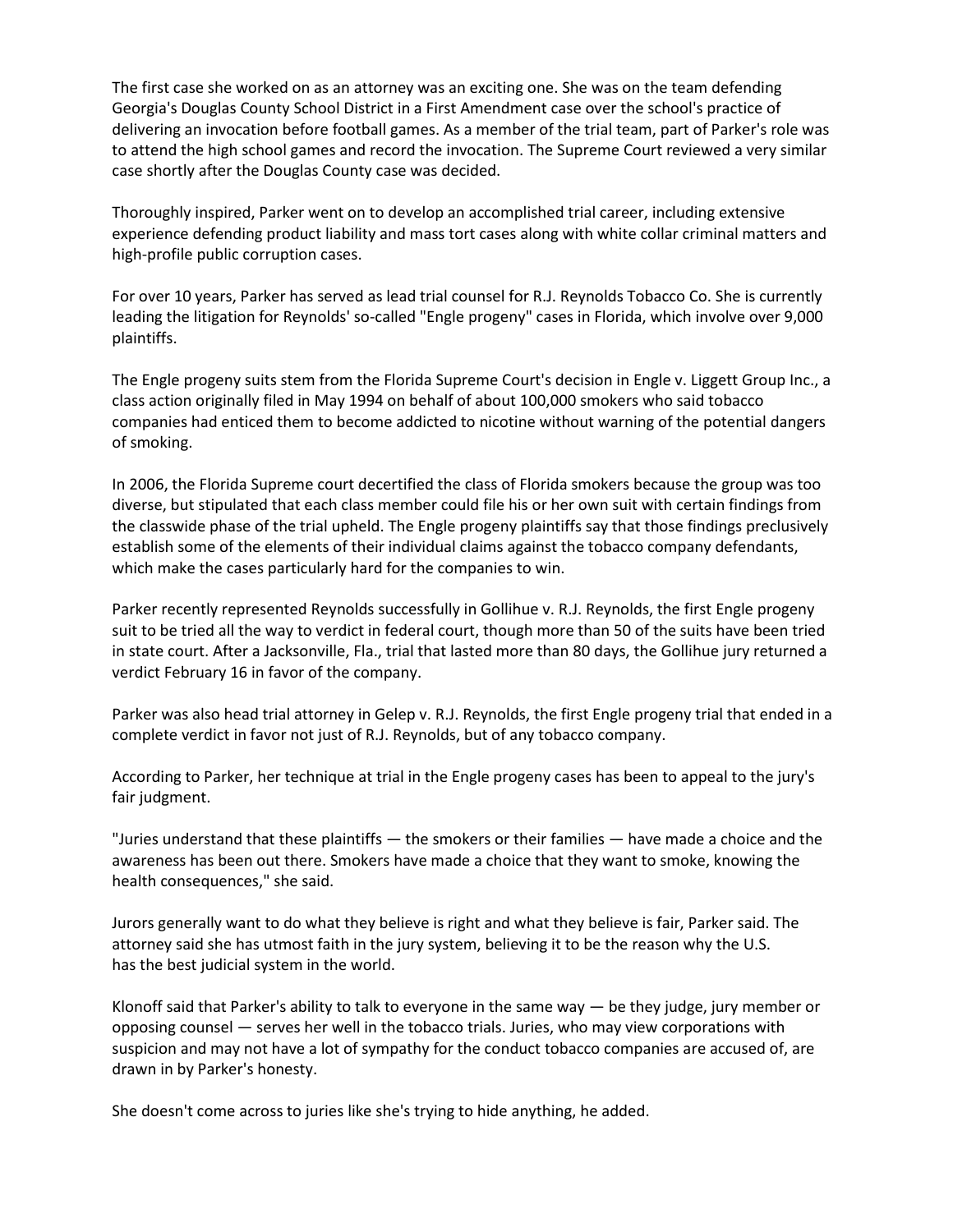Mickey Pohl, head of Jones Day's business and tort litigation practice, said he has seen how effective this characteristic is in the courtroom.

He went to watch Parker at trial in a difficult case, he said, where Reynolds was taking on a likeable family who had suffered a tragedy. Parker was cross-examining the relative of someone with serious health problems, and though this might not put her in the best favor with the jury, she behaved professionally and asked nicely the questions the jury wanted the answer to, according to Pohl.

You could see the jury starting to root for her, he said.

"With her composure and the way she carefully dissected the cross-examination of the key witness, you could see the jurors were thinking, 'I really respect this,'" he said.

Pohl described Parker's style as "politely aggressive" and called her a quintessential 21st century litigator, saying that society has evolved past the idea that a trial attorney has to be a big powerful man with a booming voice.

Parker agreed that things have changed for women in the courtroom in the nearly 30 years she's been in practice. When she first started out as an attorney, there was only a small number of women doing stand up trial work in front of juries. Today, it isn't at all unusual to see a woman arguing before the jury, she said. There are also more female judges, which has helped level the playing field in the courtroom.

One such judge, M. Yvette Miller of the Court of Appeals of Georgia, counts Parker not only as a respected colleague, but also a good friend since the two met on the board of the YWCA over 20 years ago and found they had a lot in common, such as their middle Georgia roots.

Parker has also served as the treasurer on Miller's campaigns for years, including this November's run for re-election. It's a time-consuming task that a lot of busy trial attorneys wouldn't take on, Judge Miller said, but Parker's support has been invaluable to the judge, who said she especially values the attorney's impeccable judgment.

Despite all of her professional success, Parker still makes a lot of time for giving back, Judge Miller said.

"She just has a heart. She has not forgotten about the simple things, the little people," Judge Miller said.

Parker grew up very close to her grandmother and has old-fashioned values and roots, the judge said, in addition to very contemporary legal expertise. The attorney is always ready to help out her mother, sister, husband and friends, Judge Miller said.

That's not to say that Parker is always nice. She will fight as hard as she can to defend her clients, according to those who have worked with her.

Sean Costello, who was at Jones Day for a number of years and is now managing counsel at Nationwide Mutual Insurance Co., said he never worked harder or had more sleepless nights than when he was on a trial team led by Parker.

Costello said he has never seen anyone prepare harder for a trial than Parker, and while she is a "quintessential Southern lady" — Costello said he has never heard her swear — she also has a strong drive to win under her likeable courtroom style.

"In the courtroom, she's got this girl-scout-with-a-dagger approach," he said.